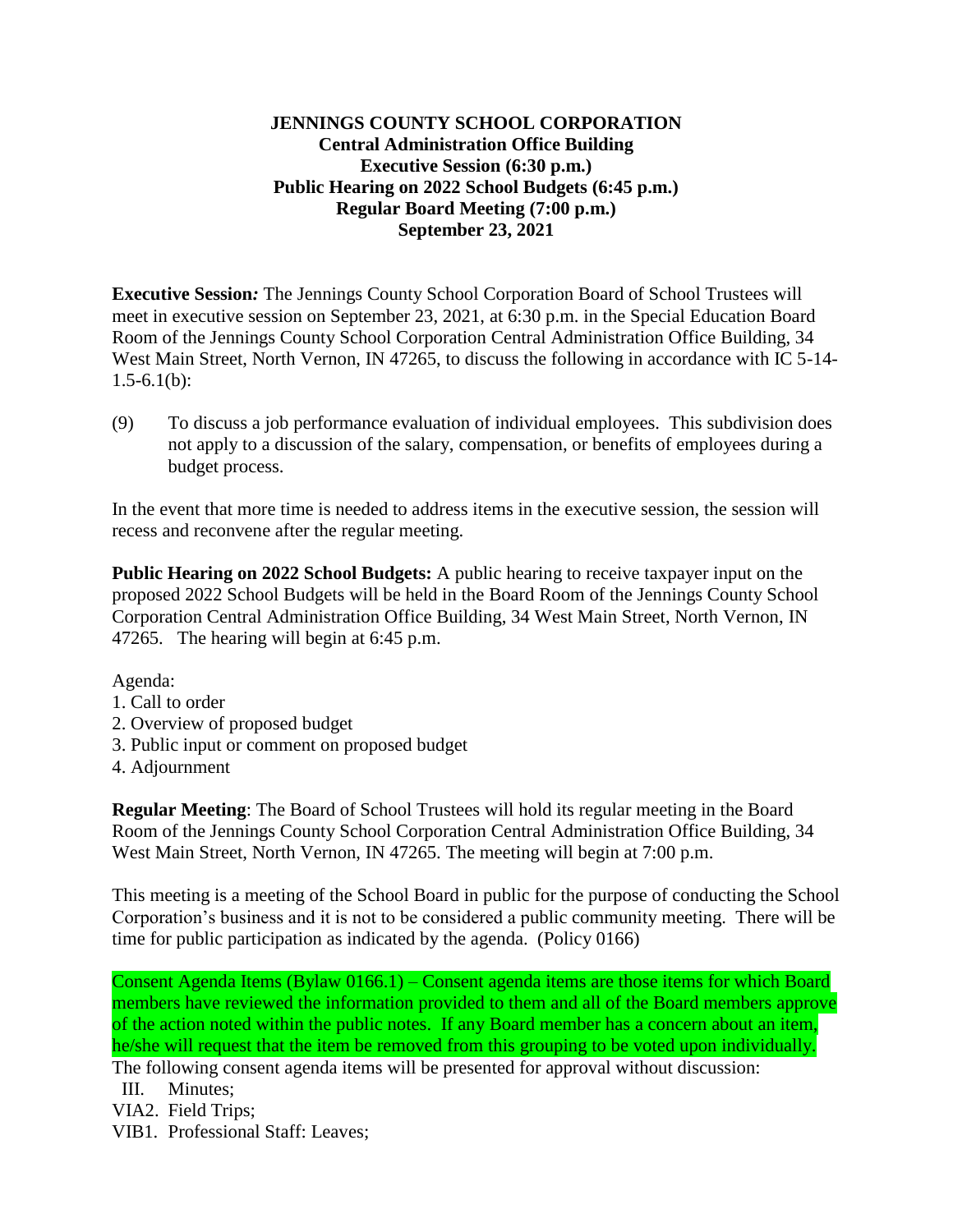- VIB2. Professional Staff: Resignations, Retirements;
- VIB4. Conference Requests;
- VIC1. Support Staff: Leaves;
- VIC2. Support Staff: Resignations, Retirements;
- VIC4. Conference Requests;
- VII. Claims;

Agenda Information Items – Information items are those items that the Board members are given to review. If a Board member wishes to discuss any of these items, he/she will indicate that the item(s) be removed from this grouping for discussion during the meeting.

The following information items will be shared with the Board:

VIIIA1. North Vernon Redevelopment Commission Minutes 6/21/2021.

- VIIIA2. North Vernon Redevelopment Commission Minutes 7/19/2021.
- VIIIA3. North Vernon Redevelopment Commission Minutes 8/16/2021.

VIIIA4. Essential Service Committee Meeting Minutes 8/17/2021.

## **Agenda**

- I. Pledge
- II. Consent Agenda Items
- III. Minutes of the Executive Session and the Regular Board Meeting of September 9, 2021.
- IV. Community Non-Agenda Items
	- The President will ask if anyone would like to speak on an item not on the agenda.
- V. Old Business
	- A. NEOLA, Approval
		- 1. NEOLA Policy 1220, Employment of the Superintendent, Second Reading.
		- 2. New Business NEOLA Policy 2240, Controversial Issues, Second Reading.
		- 3. NEOLA Policy 2260.01, Section 504/ADA Prohibition Against Discrimination Based on Disability, Second Reading.
		- 4. NEOLA Policy 2266, Nondiscrimination on the Basis of Sex in Education Programs or Activities, Second Reading.
		- 5. NEOLA Policy 3120, Employment of Professional Staff, Second Reading.
		- 6. NEOLA Policy 4120, Employment of Support Staff, Second Reading.
		- 7. NEOLA Policy 4425, Nursing Mothers, Second Reading.
		- 8. NEOLA Policy 4430, Leaves of Absence, Second Reading.
- VI. New Business
	- A. Programs (Policy 2000)
		- 1. ICTQ Rural Implementation Grant, Update
		- 2. Field Trips
	- B. Professional Staff (Policy 3000)
		- 1. Leaves
		- 2. Resignations/Retirements
		- 3. Recommendations
		- 4. Conference Requests
	- C. Support Staff (Policy 4000)
		- 1. Leaves
		- 2. Resignations/Retirements
		- 3. Recommendations